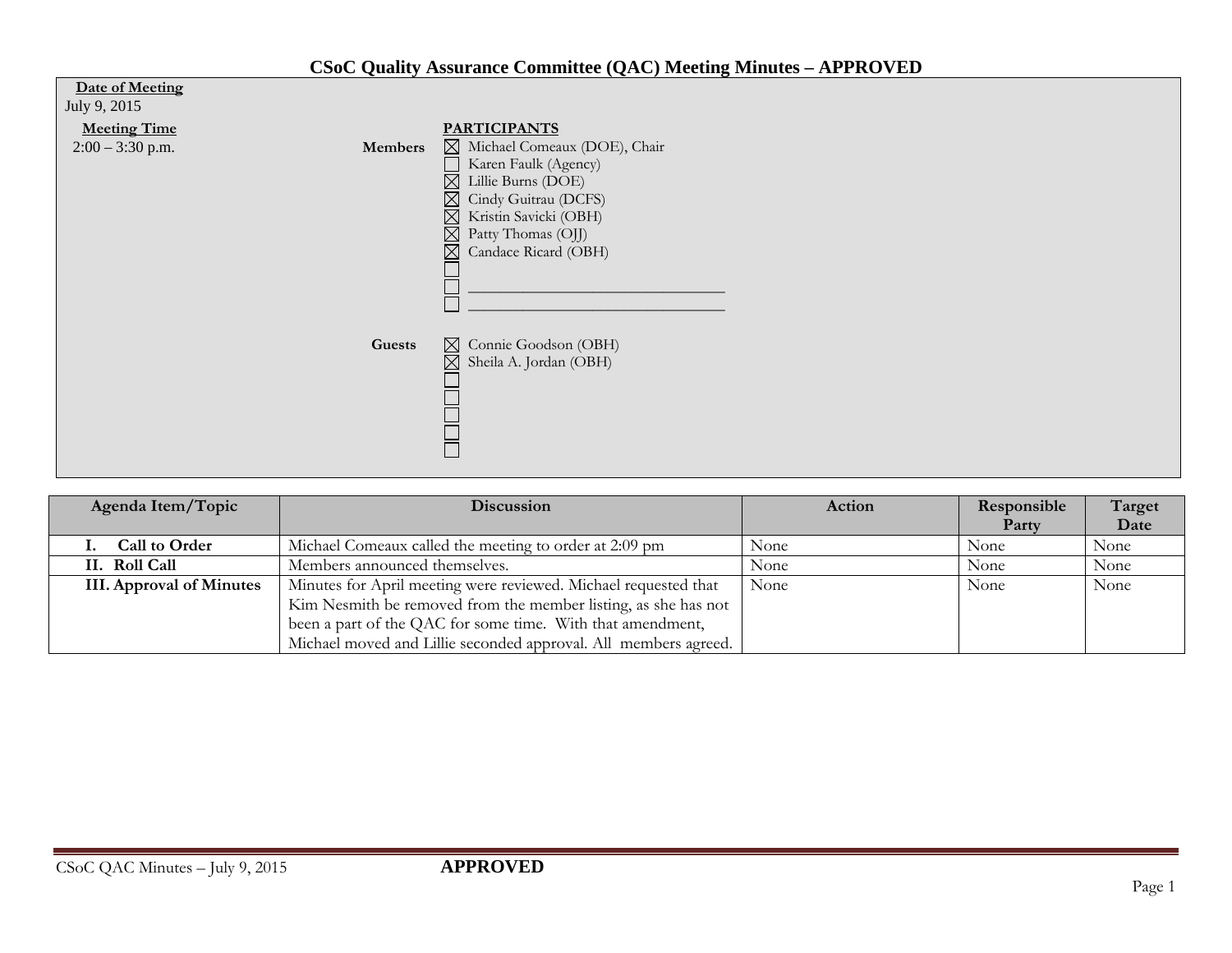## **CSoC Quality Assurance Committee (QAC) Meeting Minutes – APPROVED**

| IV. Discussion of    | Members were provided with a copy of "CSoC Reports: Proposed   | Various | Dr. Savicki, | Various |
|----------------------|----------------------------------------------------------------|---------|--------------|---------|
| <b>Outcomes Tool</b> | Key Indicators," and an overview and discussion was led by Dr. |         | Connie       |         |
|                      | Savicki, Connie Goodson and Michael Comeaux as follows:        |         | Goodson      |         |
|                      |                                                                |         |              |         |
|                      | Previously, it was determined that the IMT and QAC were        |         |              |         |
|                      | reviewing many of the same reports, and a decision was         |         |              |         |
|                      | made to have those reports reviewed by the IMT                 |         |              |         |
|                      | members (who are subject-matter experts), rather than the      |         |              |         |
|                      | QAC.                                                           |         |              |         |
|                      | It was decided previously that rather than disband the         |         |              |         |
|                      | QAC, that the QAC focus on specific quality measures           |         |              |         |
|                      | (that were to be determined/finalized)                         |         |              |         |
|                      | The decision to integrate behavioral health into primary       |         |              |         |
|                      | care delayed some of the pro process, but the new              |         |              |         |
|                      | priorities were as follows:                                    |         |              |         |
|                      |                                                                |         |              |         |
|                      | Finalize reports/measures related to the 1915(c) waiver:<br>1. |         |              |         |
|                      | It was found that very few of the existing reports are         |         |              |         |
|                      | quality-related, but rather, focus on whether CSoC is          |         |              |         |
|                      | operating in accordance with federal requirements.             |         |              |         |
|                      | 2. Next, 1915(b) waiver: These apply to all kids and adult     |         |              |         |
|                      | behavioral health, primary/acute care for some                 |         |              |         |
|                      | populations. These reports focus on how well Magellan is       |         |              |         |
|                      | handling managing services for these groups.                   |         |              |         |
|                      | CSoC youth would be covered under both 1915(b) and             |         |              |         |
|                      | (c).                                                           |         |              |         |
|                      | Bayou Health Plan Requirements - this work is currently<br>3.  |         |              |         |
|                      | underway                                                       |         |              |         |
|                      | 4. CSoC: Discussion of "CSoC Reports: Proposed Key             |         |              |         |
|                      | Indicators"                                                    |         |              |         |
|                      |                                                                |         |              |         |
|                      | System-wide, but relevant to CSoC                              |         |              |         |
|                      | "Children in restrictive settings" lets us know if we are      |         |              |         |
|                      | moving away from hospital use                                  |         |              |         |
|                      | "Utilization of all outpatient services" - historically,       |         |              |         |
|                      | we see those as staying steady and increasing                  |         |              |         |
|                      | We are missing "numbers of youth in detention and              |         |              |         |
|                      | non-medical group homes" (these are paid via pass-             |         |              |         |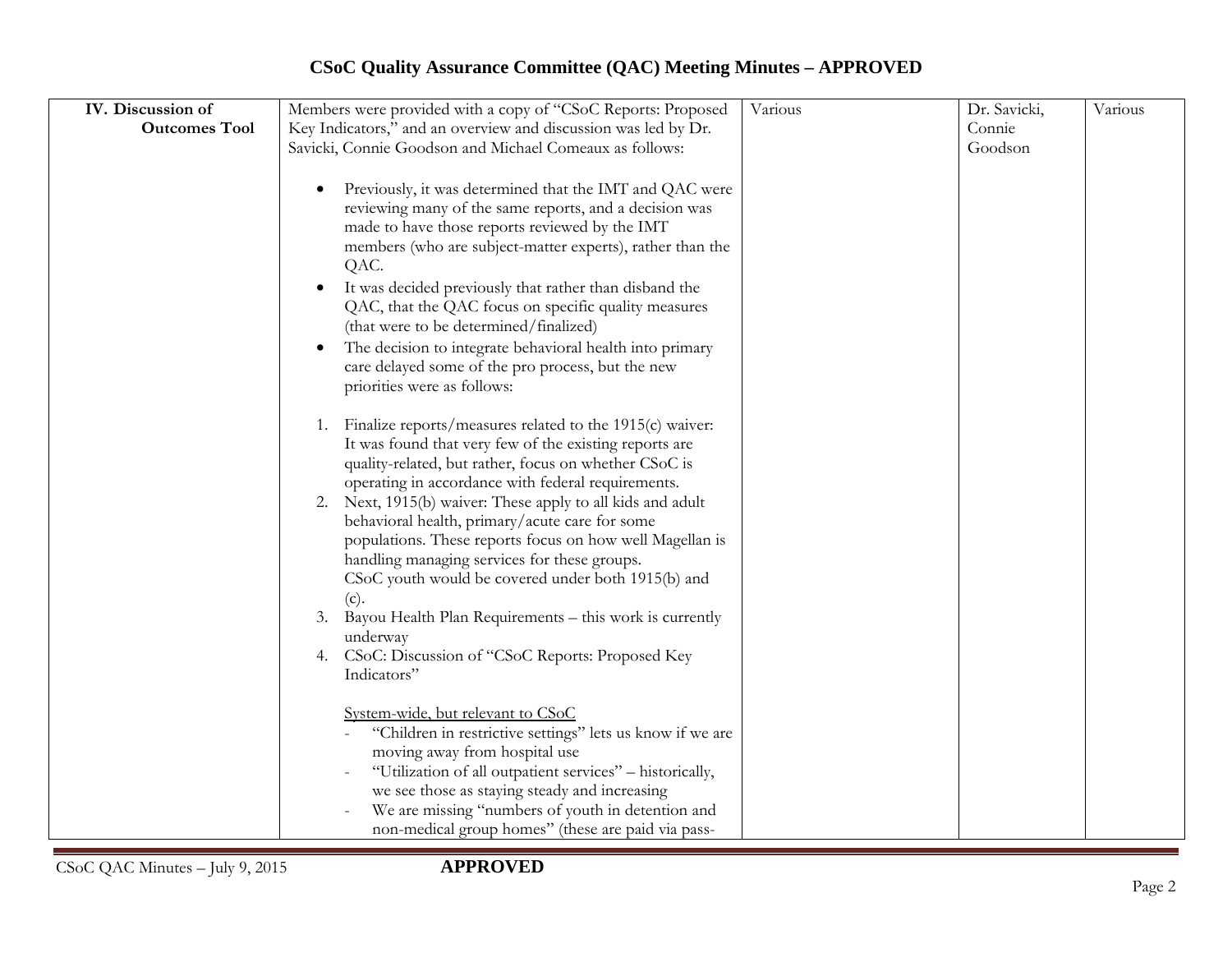|                                  | through, so OJJ probably doesn't have these numbers<br>either. There are only 5-6 detention homes serving<br>youth, so we could possibly get the information from<br>them.                                                                                                                                                                                                                                                                                                                                                               |  |  |
|----------------------------------|------------------------------------------------------------------------------------------------------------------------------------------------------------------------------------------------------------------------------------------------------------------------------------------------------------------------------------------------------------------------------------------------------------------------------------------------------------------------------------------------------------------------------------------|--|--|
|                                  | CSoC-specific (Process Measures)<br>"Fidelity" – we need to find more/better ways to do<br>this.                                                                                                                                                                                                                                                                                                                                                                                                                                         |  |  |
|                                  | CSoC-specific (Outcomes)<br>Clinical functioning improves over time (as rated by<br>the CANS) – we need to have pre and post for the<br>same child; CANS was previously used as an eligibility<br>tool, but recently we are able to see same info on a<br>youth over time.<br>Living situation at discharge (this is a proposed<br>change, to be added to the WAA spreadsheet which is<br>submitted monthly)<br>Legal involvement (another proposed change to WAA<br>spreadsheet); per Connie, to add this, we need to have<br>baselines |  |  |
|                                  | It was discussed that, in order to finalize the measures that the<br>QAC will review, they need to tied to specifically-identified<br>outcome measures, shared with the SGB (and any other relevant<br>parties), and we could ideally begin tracking these December 1,<br>2015.<br>It was agreed that Michael would update the SGB on QAC                                                                                                                                                                                                |  |  |
| V. Other Items for<br>Discussion | progress to date, and share what the barriers have been.<br>Adding QAC Members<br>Connie proposed that the QAC consider adding to its<br>membership. She expressed that many of the "flagship"<br>wraparound programs have more diverse people in the room (in<br>terms of agency representation), and since the wraparound<br>agencies are heavily invested in the outcomes, they are a good<br>potential addition. Also, she suggested considering community<br>statekholders, where there is interest. The QAC agreed.                |  |  |